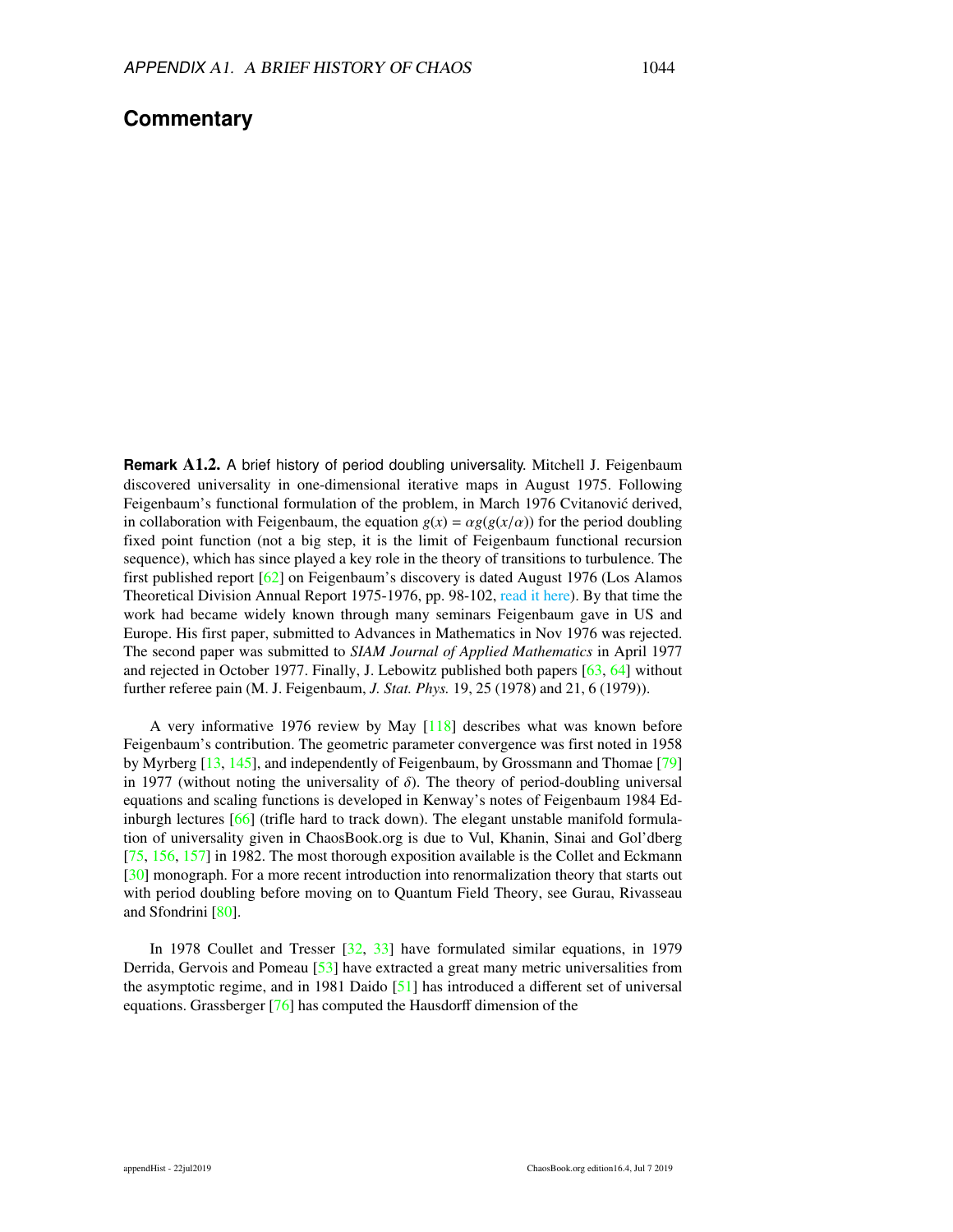asymptotic attractor. Following up on Grossmann and Thomae [\[79\]](#page-7-2), Lorenz [\[113\]](#page-9-0) and Daido [\[52\]](#page-6-3) have found a universal ratio relating bifurcations and reverse bifurcations. If  $f(x)$  is not quadratic around the maximum, the universal numbers will be different see Vilela Mendés  $[155]$  and Hu and Mao  $[92]$  for their values. According to Kuramoto and Koga [\[103\]](#page-9-1) such mappings can arise in chemical turbulence. Nonlinear oscillator; quadratic potential with damping and harmonic driving force exhibit cascades of perioddoubling bifurcations  $[105, 122]$  $[105, 122]$  $[105, 122]$ . Refs.  $[22–24]$  $[22–24]$  compute solutions of the period-doubling fixed point equation using methods of Schöder and Abel, yielding what are so far the most accurate  $\delta$  and  $\alpha$ . See also Weisstein [\[159\]](#page-12-3).

Since then the universal equations have been generalized to period *n*-tuplings [\[46,](#page-6-4) [47\]](#page-6-5); universal scaling functions for all winding numbers in circle maps constructed [\[48\]](#page-6-6), and universality of the Hausdorff dimension of the critical staircase established [\[44\]](#page-5-3). A nice discussion of circle maps and their physical applications is given in refs. [\[10,](#page-4-3) [94,](#page-8-2) [95\]](#page-8-3). The universality theory for golden mean scalings is developed in refs. [\[65,](#page-7-6) [126,](#page-10-2) [135,](#page-10-3) [149\]](#page-11-1).

The theory would have remained a curiosity, were it not for the beautiful experiment by Libchaber and Maurer [\[117\]](#page-9-3), and many others that followed. Crucial insights came from Collet and Eckmann [\[30\]](#page-5-0) and Collet, Eckmann and Koch [\[31\]](#page-5-4) who explained how the dynamics of dissipative system (such as a viscous fluid) can become 1-dimensional. The experimental and theoretical developments up to 1990's are summarized in reprint collections by Cvitanović  $[37]$  $[37]$  and Hao  $[87]$ . We also recommend Hu  $[91]$ , Crutchfield, Farmer and Huberman  $[35]$ , Eckmann  $[58]$  and Ott  $[127]$ . The period-doubling route to turbulence that is by no means the only way to get there; see Eckmann [\[58\]](#page-6-7) discussion of other routes to chaos.

**Remark** A1.3. Should one attach names to equations? .

Q : Name the 2nd person who invented General Relativity? A : Who remembers?

—Professore Dottore Gatto Nero

By 1979 mathematicians understood that the numerical methods used by Feigenbaum and Cvitanovic to solve the universal equations were in fact convergent. They did what ´ they do; they attached various names to the equations, they changed letters around. The re-lettering did not stick, but the renamings did.

Feigenbaum [\[62\]](#page-6-0) discovered and formulated period-doubling universality in 1975: you can read about it and find his 1976 report by [clicking here](http://www.cns.gatech.edu/~predrag/papers/preprints.html#Trans2chaos) and [here.](https://chaosbook.blogspot.com/1993/05/acceptance-speech-1993-nkt-research.html) In 1981 Lanford [\[108\]](#page-9-4) satisfied himself that the iterative method Feigenbaum and Cvitanovic used ´ and knew was contracting was indeed contracting. Lanford refers only to the Feigenbaum paper [\[63\]](#page-7-0). [Coullet and Tresser](http://hal.archives-ouvertes.fr/docs/00/21/74/80/PDF/ajp-jphyscol197839C513.pdf) [\[32,](#page-5-1) [33\]](#page-5-2) refer to the Feigenbaum paper [\[63\]](#page-7-0).

In 1995 Lyubich [\[115,](#page-9-5) [116\]](#page-9-6) rechristened the equations to "Feigenbaum-Coullet-Tresser," omitting Cvitanovic (the first to formulate the period-doubling fixed point equation), and adding Coullet and Tresser (who rediscovered it a couple of years later). These are all very fine physicists / mathematicians, creative and crazy as bats. But why rename an equation that was widely known and publicized well before 1978? Is there something essential that is missing in the 1976 formulation?

We asked Lyubich why? He wrote back: "In 1990s, I talked to both Feigenbaum and Tresser, and my conclusion was that Coullet-Tresser discovered the phenomenon independently, though slightly later. Also, they seemed to recognize better importance of the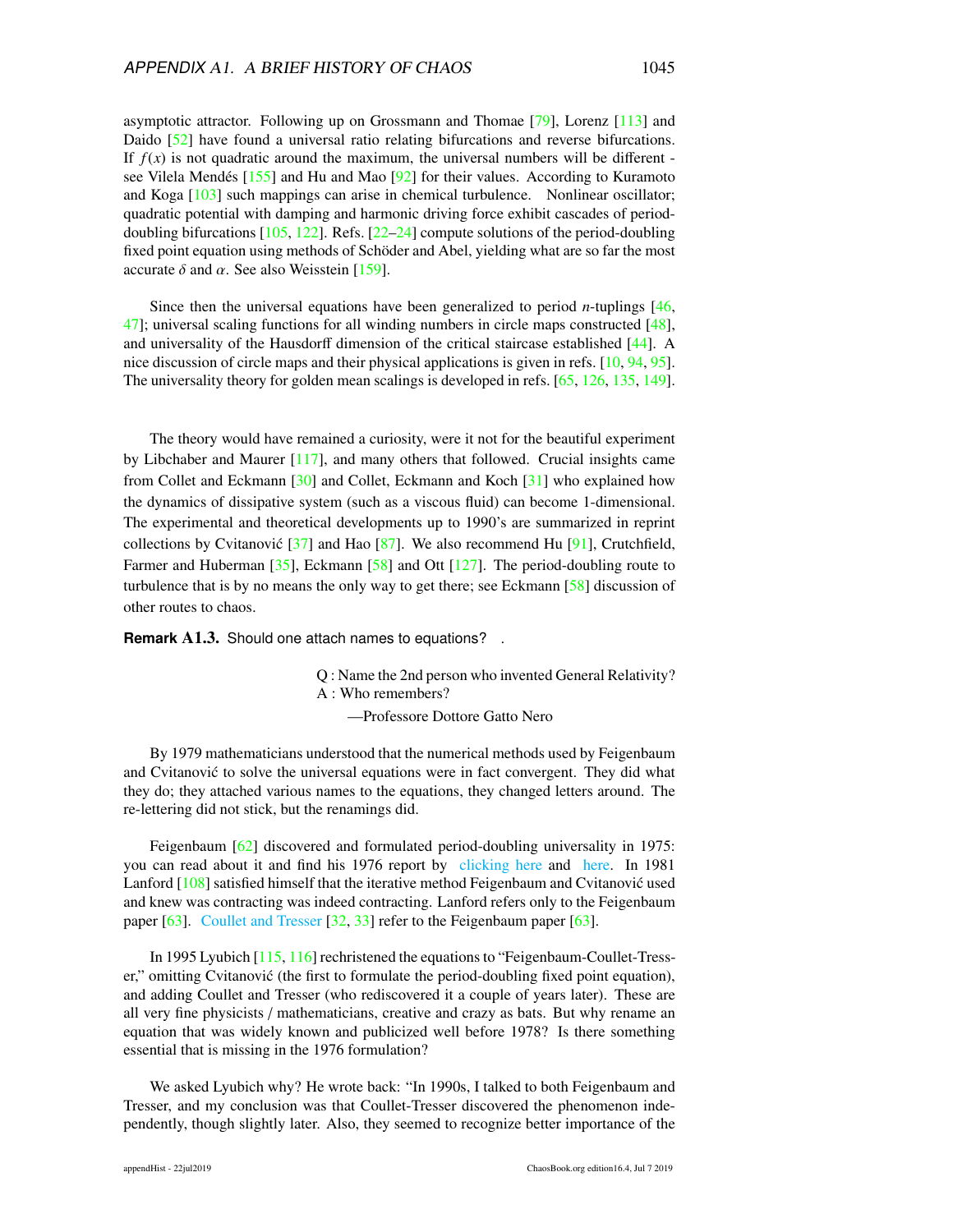dynamical universality (while Feigenbaum focused more on the parameter phenomenon). I felt that Coullet-Tresser did not receive a proper credit for their insights, so I attached all three names to the phenomenon." That's sweet. Turns out Feigenbaum and Cvitanovic´ invented but did not recognize "importance of the dynamical universality", whatever that might mean. While we are at it, why not credit the person who actually wrote the fixed point equation first? Or he's just dog meat?

People reinvent stuff all the time. For example, Myrheim and Cvitanović [\[46,](#page-6-4) [47\]](#page-6-5) generalized period doubling to infinity of [renomalizations](http://www.cns.gatech.edu/~predrag/papers/preprints.html#ComplexRenorm) in the complex plane, but once they were told that Golberg, Sinai and Khanin  $[75]$  did it first (for period tripling), they gave credit to them, even though both groups discovered the phenomenon independently in 1983.

Why attach names to equations anyway? Pretty soon the attribution problems will sort themselves out by themselves - heart [attacks](https://www.nytimes.com/2019/07/18/science/mitchell-feigenbaum-dead.html) and homicidal Atlanta drivers running down cyclists will take care of that.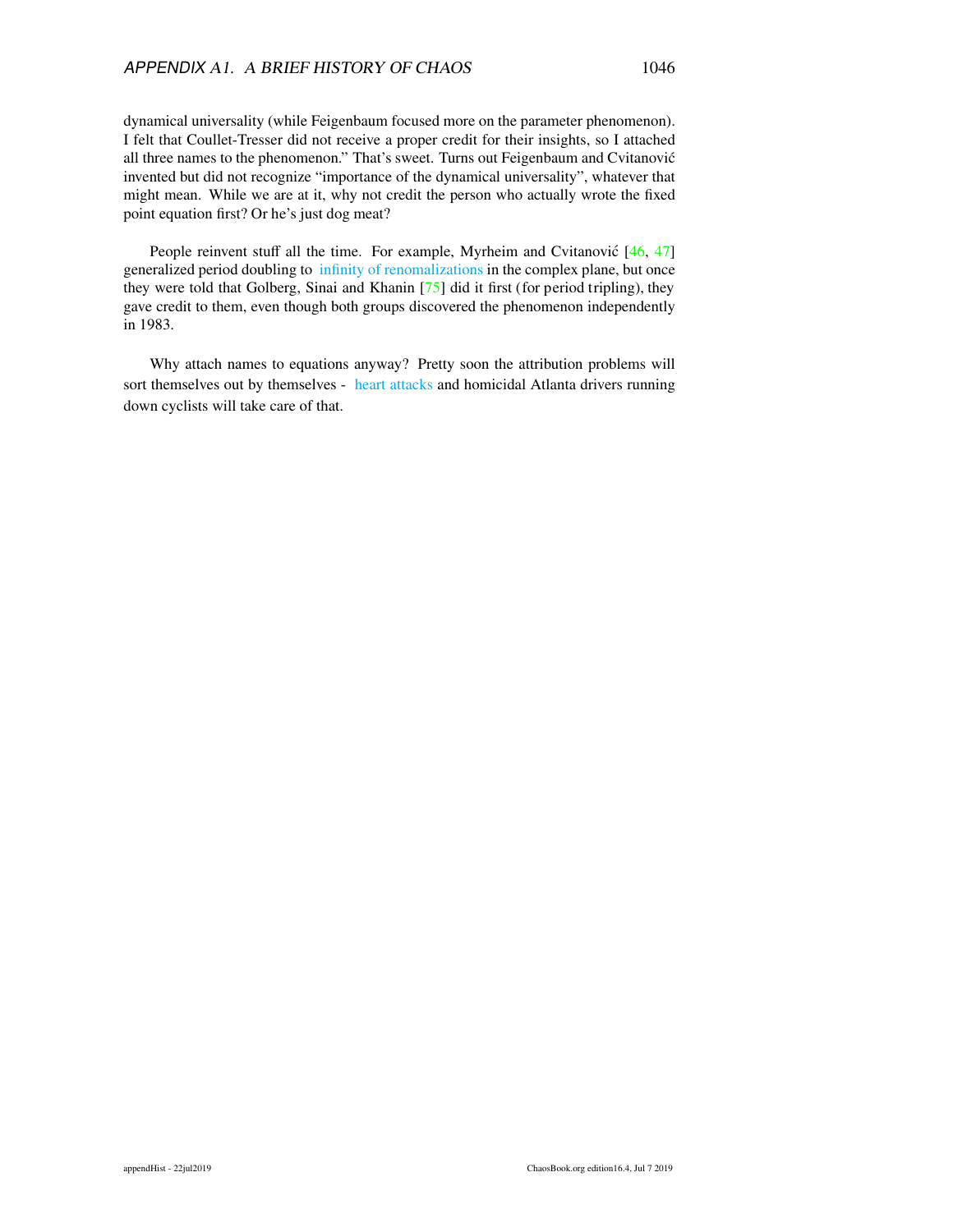## **References**

- [1] D. Adams, *[The Ultimate Hitchhiker's Guide to the Galaxy](http://books.google.com/books?vid=ISBN9780307498465)* (Random House, New York, 1979).
- [2] M. Artin and B. Mazur, ["On periodic points",](http://www.jstor.org/stable/1970384) [Ann. Math.](http://www.jstor.org/stable/1970384) 81, 82–99 [\(1965\).](http://www.jstor.org/stable/1970384)
- [3] R. Artuso, "Diff[usive dynamics and periodic orbits of dynamic systems",](http://dx.doi.org/10.1016/0375-9601(91)91062-I) Phys. Lett. A 160[, 528–530 \(1991\).](http://dx.doi.org/10.1016/0375-9601(91)91062-I)
- [4] R. Artuso, E. Aurell, and P. Cvitanović, ["Recycling of strange sets: I. Cy](http://dx.doi.org/10.1088/0951-7715/3/2/005)[cle expansions",](http://dx.doi.org/10.1088/0951-7715/3/2/005) Nonlinearity 3[, 325–359 \(1990\).](http://dx.doi.org/10.1088/0951-7715/3/2/005)
- [5] R. Artuso, E. Aurell, and P. Cvitanović, ["Recycling of strange sets: II.](http://dx.doi.org/10.1088/0951-7715/3/2/006) [Applications",](http://dx.doi.org/10.1088/0951-7715/3/2/006) Nonlinearity 3[, 361–386 \(1990\).](http://dx.doi.org/10.1088/0951-7715/3/2/006)
- [6] N. Aubry, P. Holmes, J. L. Lumley, and E. Stone, ["The dynamics of co](http://dx.doi.org/10.1017/S0022112088001818)[herent structures in the wall region of turbulent boundary layer",](http://dx.doi.org/10.1017/S0022112088001818) [J. Fluid](http://dx.doi.org/10.1017/S0022112088001818) Mech. 192[, 115–173 \(1988\).](http://dx.doi.org/10.1017/S0022112088001818)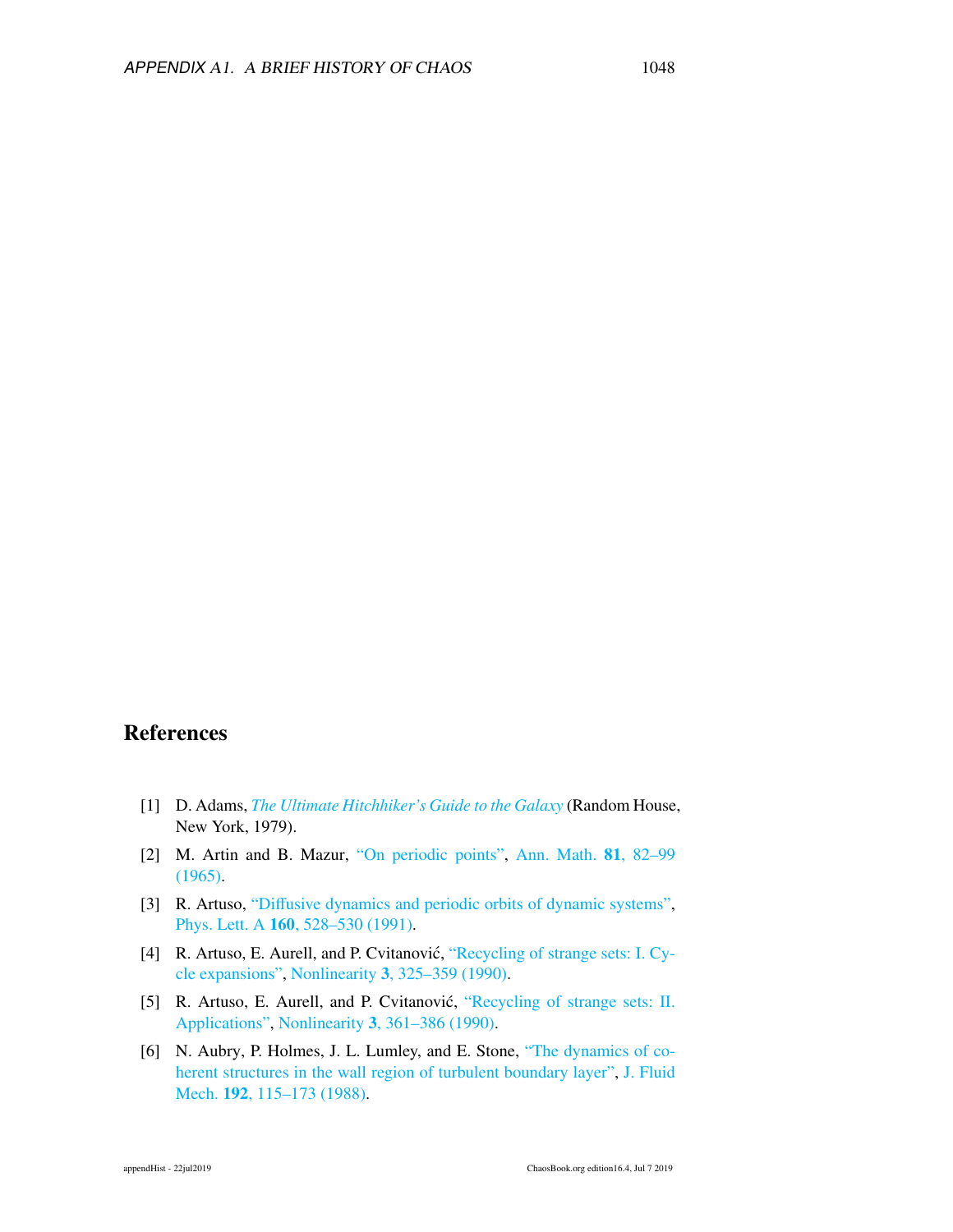- [7] D. Auerbach, P. Cvitanović, J.-P. Eckmann, G. Gunaratne, and I. Procaccia, ["Exploring chaotic motion through periodic orbits",](http://dx.doi.org/10.1103/PhysRevLett.58.2387) [Phys. Rev. Lett.](http://dx.doi.org/10.1103/PhysRevLett.58.2387) 58[, 2387–2389 \(1987\).](http://dx.doi.org/10.1103/PhysRevLett.58.2387)
- [8] D. Avnir, O. Biham, D. Lidar, and O. Malcai, ["Is the geometry of nature](http://dx.doi.org/10.1126/science.279.5347.39) [fractal?",](http://dx.doi.org/10.1126/science.279.5347.39) Science 279[, 39–40 \(1998\).](http://dx.doi.org/10.1126/science.279.5347.39)
- [9] J. Baez, [This Week's Finds in Mathematical Physics Week 236,](http://sci.tech-archive.net/Archive/sci.physics.research/msg00062.html) 2006.
- <span id="page-4-3"></span>[10] P. Bak, T. Bohr, and M. H. Jensen, ["Mode-locking and the transition to](http://dx.doi.org/10.1088/0031-8949/1985/T9/007) [chaos in dissipative systems",](http://dx.doi.org/10.1088/0031-8949/1985/T9/007) [Physica Scripta](http://dx.doi.org/10.1088/0031-8949/1985/T9/007) T9, 50–58 (1985).
- [11] V. Baladi, *[Positive Transfer Operators and Decay of Correlations](http://dx.doi.org/10.1142/9789812813633)* (World Scientific, Singapore, 2000).
- [12] J. Barrow-Green, *[Poincaré and the Three Body Problem](http://books.google.com/books?vid=ISBN9780821803677)* (Amer. Math. Soc., Providence R.I., 1997).
- <span id="page-4-0"></span>[13] M. W. Beims and J. A. C. Gallas, ["Accumulation points in nonlinear pa](http://dx.doi.org/10.1016/s0378-4371(96)00451-7)[rameter lattices",](http://dx.doi.org/10.1016/s0378-4371(96)00451-7) Physica A 238[, 225–244 \(1997\).](http://dx.doi.org/10.1016/s0378-4371(96)00451-7)
- [14] M. Benedicks and L. Carleson, ["On iterations of 1](http://dx.doi.org/10.2307/1971367)−*ax*<sup>2</sup> on (−1, 1)", [Ann.](http://dx.doi.org/10.2307/1971367) Math. 122[, 1–25 \(1985\).](http://dx.doi.org/10.2307/1971367)
- [15] M. Benedicks and L. Carleson, On the Hénon attractor, in IXth Int. Congr. on Mathematical Physics, edited by B. Simon, A. Truman, and M. Davies (1989), pp. 498–500.
- [16] M. Benedicks and L. Carleson, ["The dynamics of the Hénon map",](http://dx.doi.org/10.2307/2944326) [Ann.](http://dx.doi.org/10.2307/2944326) Math. 133[, 73 \(1991\).](http://dx.doi.org/10.2307/2944326)
- [17] M. Benedicks and L.-S. Young, ["Absolutely continuous invariant mea](http://dx.doi.org/10.1017/S0143385700006556)[sures and random perturbations for certain one-dimensional map",](http://dx.doi.org/10.1017/S0143385700006556) [Ergod.](http://dx.doi.org/10.1017/S0143385700006556) [Theor. Dynam. Syst.](http://dx.doi.org/10.1017/S0143385700006556) 12, 13–37 (1992).
- [18] M. V. Berry, ["Martin Gutzwiller and his periodic orbits",](http://www.sps.ch/fileadmin/_migrated/content_uploads/Mitteilungen.37.pdf) [Commun. Swiss](http://www.sps.ch/fileadmin/_migrated/content_uploads/Mitteilungen.37.pdf) Phys. Soc. 37[, 34–38 \(2012\).](http://www.sps.ch/fileadmin/_migrated/content_uploads/Mitteilungen.37.pdf)
- [19] M. V. Berry and J. P. Keating, ["A rule for quantizing chaos",](http://dx.doi.org/10.1088/0305-4470/23/21/024) [J. Phys. A](http://dx.doi.org/10.1088/0305-4470/23/21/024) 23[, 4839–4849 \(1990\).](http://dx.doi.org/10.1088/0305-4470/23/21/024)
- [20] M. Born, *[Vorlesungen über Atommechanik](http://dx.doi.org/10.1007/978-3-642-61898-7)*, English Translation: The Mechanics of the Atom (Ungar Publishing, New York, 1927).
- [21] R. Bowen, *[Equilibrium States and the Ergodic Theory of Anosov Di](http://dx.doi.org/10.1007/bfb0081279)*ff*eo[morphisms](http://dx.doi.org/10.1007/bfb0081279)* (Springer, New York, 1975).
- <span id="page-4-1"></span>[22] K. Briggs, ["A precise calculation of the Feigenbaum constants",](http://dx.doi.org/10.1090/S0025-5718-1991-1079009-6) [Mathe](http://dx.doi.org/10.1090/S0025-5718-1991-1079009-6)[matics of Computation](http://dx.doi.org/10.1090/S0025-5718-1991-1079009-6) 57, 435–439 (1991).
- [23] K. M. Briggs, T. W. Dixon, and G. Szekeres, ["Analytic solutions of the](http://dx.doi.org/10.1142/S0218127498000206) Cvitanović-Feigenbaum and Feigenbaum-Kadanoff-Shenker equations", [Int. J. Bifur. Chaos](http://dx.doi.org/10.1142/S0218127498000206) 8, 347–357 (1998).
- <span id="page-4-2"></span>[24] K. M. Briggs, G. R. W. Quispel, and C. J. Thompson, ["Feigenvalues for](http://dx.doi.org/10.1088/0305-4470/24/14/023) [Mandelsets",](http://dx.doi.org/10.1088/0305-4470/24/14/023) J. Phys. A 24[, 3363–3368 \(1991\).](http://dx.doi.org/10.1088/0305-4470/24/14/023)
- [25] M. L. Cartwright and J. E. Littlewood, ["On non-linear di](http://dx.doi.org/10.1112/jlms/s1-20.3.180)fferential equa[tions of the second order",](http://dx.doi.org/10.1112/jlms/s1-20.3.180) [J. London Math. Soc.](http://dx.doi.org/10.1112/jlms/s1-20.3.180) 20, 180–189 (1945).
- [26] F. Christiansen and P. Cvitanović, ["Periodic orbit quantization of the anisotr](http://dx.doi.org/10.1063/1.165899)opic [Kepler problem",](http://dx.doi.org/10.1063/1.165899) Chaos 2[, 61–69 \(1992\).](http://dx.doi.org/10.1063/1.165899)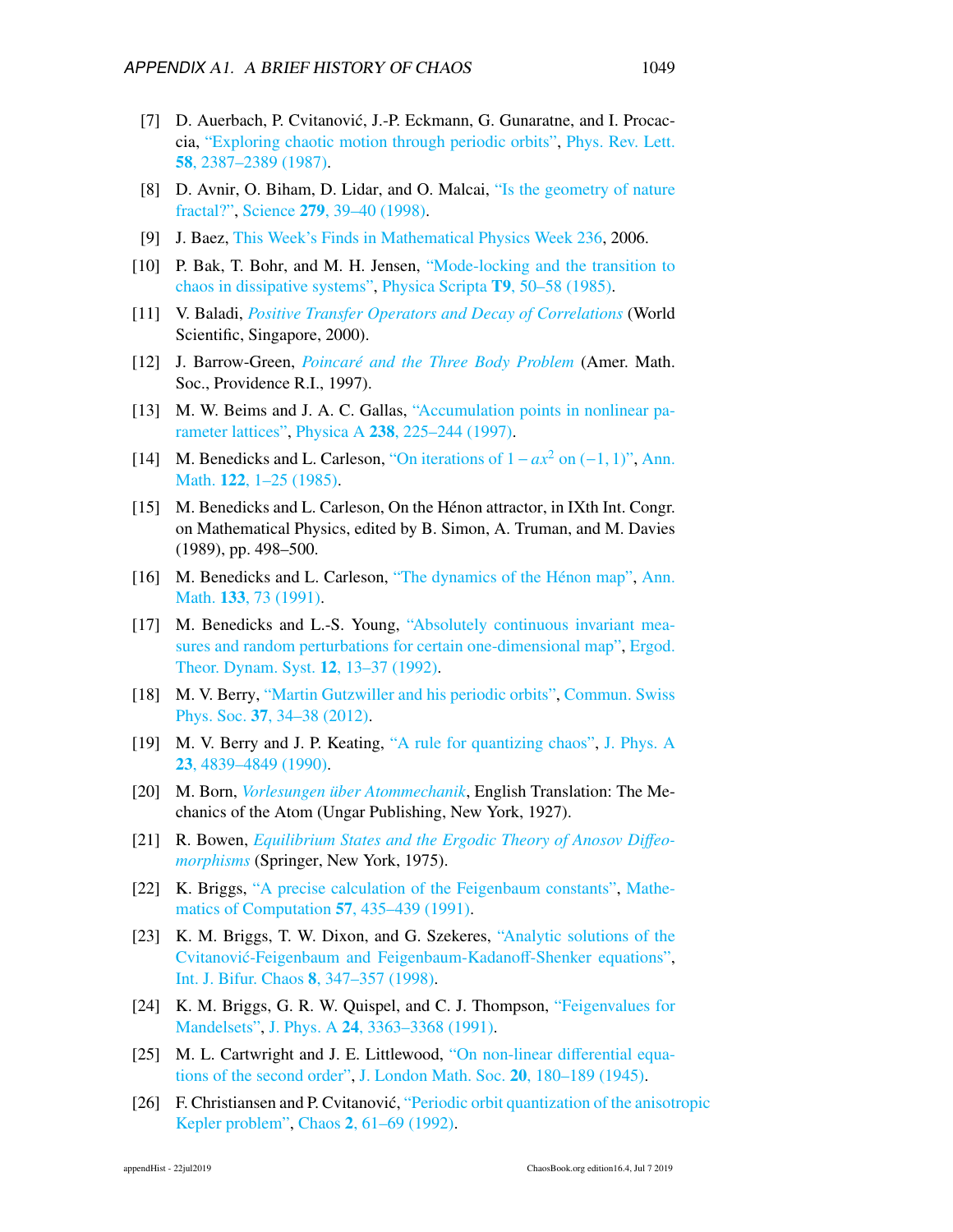- [27] F. Christiansen, P. Cvitanović, and V. Putkaradze, ["Hopf's last hope: Spa](http://dx.doi.org/10.1088/0951-7715/10/1/004)[tiotemporal chaos in terms of unstable recurrent patterns",](http://dx.doi.org/10.1088/0951-7715/10/1/004) [Nonlinearity](http://dx.doi.org/10.1088/0951-7715/10/1/004) 10[, 55–70 \(1997\).](http://dx.doi.org/10.1088/0951-7715/10/1/004)
- [28] F. Christiansen, P. Cvitanović, and H. H. Rugh, ["The spectrum of the](http://dx.doi.org/10.1088/0305-4470/23/14/005) [period-doubling operator in terms of cycles",](http://dx.doi.org/10.1088/0305-4470/23/14/005) J. Phys. A 23[, L713S–L717S](http://dx.doi.org/10.1088/0305-4470/23/14/005) [\(1990\).](http://dx.doi.org/10.1088/0305-4470/23/14/005)
- [29] A. J. Coleman, ["Groups and physics Dogmatic opinions of a senior citi](http://www.ams.org/notices/199701/coleman.pdf)[zen",](http://www.ams.org/notices/199701/coleman.pdf) [Notices Amer. Math. Soc.](http://www.ams.org/notices/199701/coleman.pdf) 44, 8–17 (1997).
- <span id="page-5-0"></span>[30] P. Collet and J.-P. Eckman, *[Iterated Maps on the Interval as Dynamical](http://dx.doi.org/10.1007/978-0-8176-4927-2) [Systems](http://dx.doi.org/10.1007/978-0-8176-4927-2)* (Birkhäuser, Boston, 2009).
- <span id="page-5-4"></span>[31] P. Collet, J.-P. Eckmann, and H. Koch, ["Period doubling bifurcations for](http://dx.doi.org/10.1201/9780203734636-37) [families of maps on](http://dx.doi.org/10.1201/9780203734636-37) *Rn*", J. Stat. Phys. 25[, 1–14 \(1981\).](http://dx.doi.org/10.1201/9780203734636-37)
- <span id="page-5-1"></span>[32] P. Coullet and C. Tresser, ["Itérations d'endomorphismes et groupe de](https://hal.archives-ouvertes.fr/jpa-00217480) [renormalisation",](https://hal.archives-ouvertes.fr/jpa-00217480) [J. Phys. Colloques C5](https://hal.archives-ouvertes.fr/jpa-00217480) 39, 25–28 (1978).
- <span id="page-5-2"></span>[33] P. Coullet and C. Tresser, ["Iterations of endomorphisms and renormaliza](http://gallica.bnf.fr/ark:/12148/bpt6k6238948x/f107.image.r=Tresser%20Coullet%20Hebdomadaires%201978?rk=21459;2)[tion group",](http://gallica.bnf.fr/ark:/12148/bpt6k6238948x/f107.image.r=Tresser%20Coullet%20Hebdomadaires%201978?rk=21459;2) [C. R. Acad. Sc. Paris A](http://gallica.bnf.fr/ark:/12148/bpt6k6238948x/f107.image.r=Tresser%20Coullet%20Hebdomadaires%201978?rk=21459;2) 287, 577–581 (1978).
- [34] G. Cristadoro, "Fractal diffusion coeffi[cient from dynamical zeta func](http://dx.doi.org/10.1088/0305-4470/39/10/L01)[tions",](http://dx.doi.org/10.1088/0305-4470/39/10/L01) J. Phys. A 39[, L151 \(2006\).](http://dx.doi.org/10.1088/0305-4470/39/10/L01)
- <span id="page-5-6"></span>[35] J. P. Crutchfield, J. D. Farmer, and B. A. Huberman, ["Fluctuations and](http://dx.doi.org/10.1016/0370-1573(82)90089-8) [simple chaotic dynamics",](http://dx.doi.org/10.1016/0370-1573(82)90089-8) Phys. Rep. 92[, 45–82 \(1982\).](http://dx.doi.org/10.1016/0370-1573(82)90089-8)
- [36] P. Cvitanović, ["Invariant measurement of strange sets in terms of cycles",](http://dx.doi.org/10.1103/PhysRevLett.61.2729) Phys. Rev. Lett. 61[, 2729–2732 \(1988\).](http://dx.doi.org/10.1103/PhysRevLett.61.2729)
- <span id="page-5-5"></span>[37] P. Cvitanovic,´ *[Universality in Chaos](http://dx.doi.org/10.1201/9780203734636)*, 2nd ed. (Adam Hilger, Bristol, 1989).
- [38] P. Cvitanović, R. L. Davidchack, and E. Siminos, ["On the state space ge](http://dx.doi.org/10.1137/070705623)[ometry of the Kuramoto-Sivashinsky flow in a periodic domain",](http://dx.doi.org/10.1137/070705623) [SIAM J.](http://dx.doi.org/10.1137/070705623) [Appl. Dyn. Syst.](http://dx.doi.org/10.1137/070705623) 9, 1–33 (2010).
- [39] P. Cvitanović and B. Eckhardt, ["Periodic orbit quantization of chaotic sys](http://dx.doi.org/10.1103/PhysRevLett.63.823)[tems",](http://dx.doi.org/10.1103/PhysRevLett.63.823) Phys. Rev. Lett. 63[, 823–826 \(1989\).](http://dx.doi.org/10.1103/PhysRevLett.63.823)
- [40] P. Cvitanović and B. Eckhardt, ["Periodic orbit expansions for classical](http://dx.doi.org/10.1088/0305-4470/24/5/005) [smooth flows",](http://dx.doi.org/10.1088/0305-4470/24/5/005) J. Phys. A 24[, L237 \(1991\).](http://dx.doi.org/10.1088/0305-4470/24/5/005)
- [41] P. Cvitanović and B. Eckhardt, ["Symmetry decomposition of chaotic dy](http://dx.doi.org/10.1088/0951-7715/6/2/008)[namics",](http://dx.doi.org/10.1088/0951-7715/6/2/008) Nonlinearity 6[, 277–311 \(1993\).](http://dx.doi.org/10.1088/0951-7715/6/2/008)
- [42] P. Cvitanović, J.-P. Eckmann, and P. Gaspard, ["Transport properties of the](http://dx.doi.org/10.1016/0960-0779(95)80018-C) [Lorentz gas in terms of periodic orbits",](http://dx.doi.org/10.1016/0960-0779(95)80018-C) [Chaos Solit. Fract.](http://dx.doi.org/10.1016/0960-0779(95)80018-C) 6, 113–120 [\(1995\).](http://dx.doi.org/10.1016/0960-0779(95)80018-C)
- [43] P. Cvitanović, G. H. Gunaratne, and I. Procaccia, ["Topological and metric](http://dx.doi.org/10.1103/PhysRevA.38.1503) [properties of Hénon-type strange attractors",](http://dx.doi.org/10.1103/PhysRevA.38.1503) [Phys. Rev. A](http://dx.doi.org/10.1103/PhysRevA.38.1503) 38, 1503–1520 [\(1988\).](http://dx.doi.org/10.1103/PhysRevA.38.1503)
- <span id="page-5-3"></span>[44] P. Cvitanović, G. H. Gunaratne, and M. J. Vinson, ["On the mode-locking](http://dx.doi.org/10.1088/0951-7715/3/3/015) [universality for critical circle maps",](http://dx.doi.org/10.1088/0951-7715/3/3/015) Nonlinearity 3[, 873–885 \(1990\).](http://dx.doi.org/10.1088/0951-7715/3/3/015)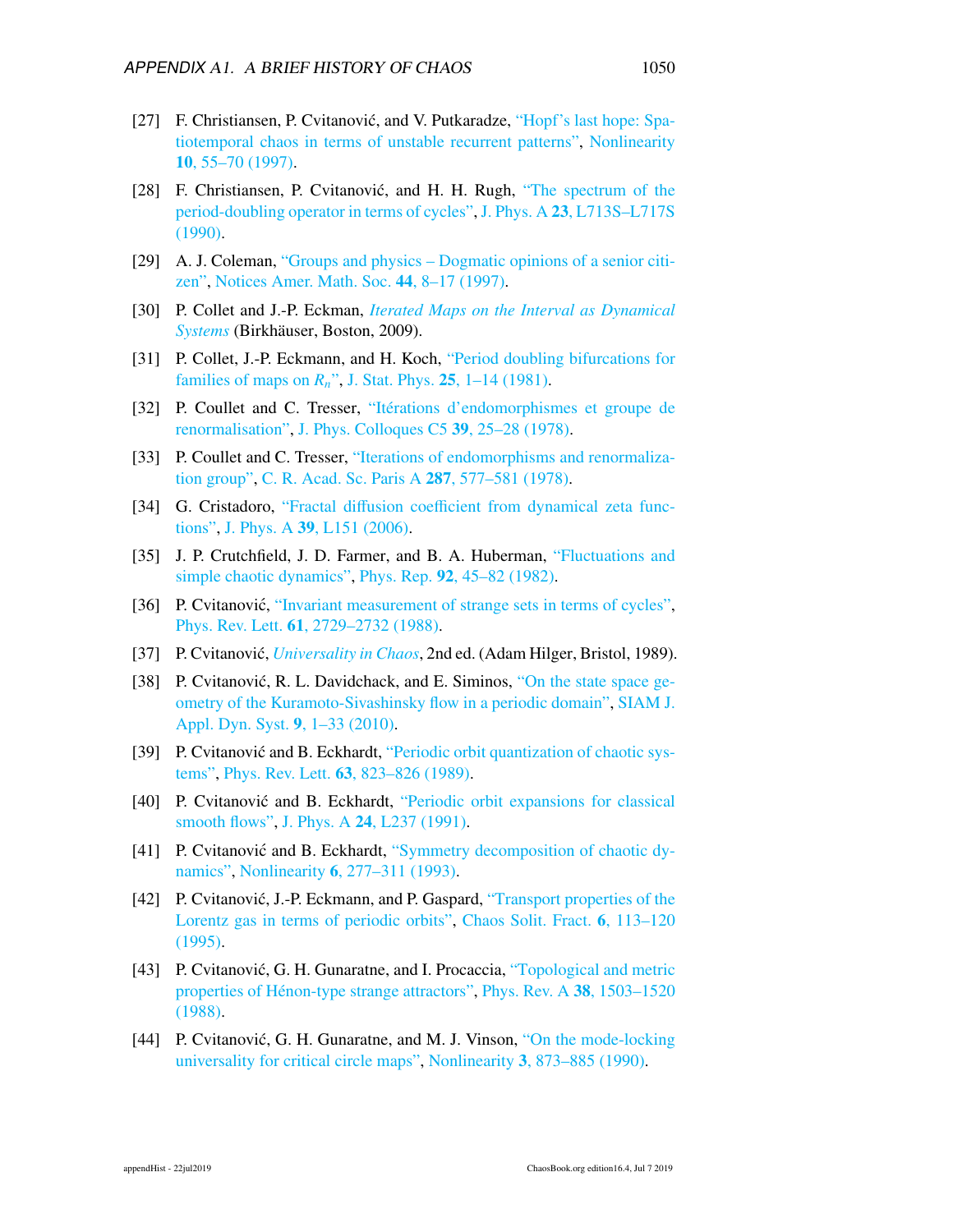- [45] P. Cvitanović and Y. Lan, Turbulent fields and their recurrences, in [Corre](http://dx.doi.org/10.1142/9789812704641_0032)[lations and Fluctuations in QCD : Proceedings of 10. International Work](http://dx.doi.org/10.1142/9789812704641_0032)[shop on Multiparticle Production,](http://dx.doi.org/10.1142/9789812704641_0032) edited by N. Antoniou (2003), pp. 313– 325.
- <span id="page-6-4"></span>[46] P. Cvitanović and J. Myrheim, ["Universality for period n-tuplings in com](http://dx.doi.org/10.1016/0375-9601(83)90121-4)[plex mappings",](http://dx.doi.org/10.1016/0375-9601(83)90121-4) Phys. Lett. A 94[, 329–333 \(1983\).](http://dx.doi.org/10.1016/0375-9601(83)90121-4)
- <span id="page-6-5"></span>[47] P. Cvitanović and J. Myrheim, ["Complex universality",](http://dx.doi.org/10.1007/BF01217804) [Commun. Math.](http://dx.doi.org/10.1007/BF01217804) Phys. 121[, 225–254 \(1989\).](http://dx.doi.org/10.1007/BF01217804)
- <span id="page-6-6"></span>[48] P. Cvitanović, B. Shraiman, and B. Söderberg, ["Scaling laws for mode](http://dx.doi.org/10.1088/0031-8949/32/4/003) [lockings in circle maps",](http://dx.doi.org/10.1088/0031-8949/32/4/003) Phys. Scr. 32[, 263–270 \(1985\).](http://dx.doi.org/10.1088/0031-8949/32/4/003)
- [49] P. Dahlqvist, ["Determination of resonance spectra for bound chaotic sys](http://dx.doi.org/10.1088/0305-4470/27/3/020)[tems",](http://dx.doi.org/10.1088/0305-4470/27/3/020) J. Phys. A 27[, 763–785 \(1994\).](http://dx.doi.org/10.1088/0305-4470/27/3/020)
- [50] P. Dahlqvist and G. Russberg, ["Periodic orbit quantization of bound chaotic](http://dx.doi.org/10.1088/0305-4470/24/20/012) [systems",](http://dx.doi.org/10.1088/0305-4470/24/20/012) J. Phys. A 24[, 4763–4778 \(1991\).](http://dx.doi.org/10.1088/0305-4470/24/20/012)
- <span id="page-6-2"></span>[51] H. Daido, ["Universal relation of a band-splitting sequence to a preceding](http://dx.doi.org/10.1016/0375-9601(81)90360-1) [period-doubling one",](http://dx.doi.org/10.1016/0375-9601(81)90360-1) Phys. Lett. A 86[, 259–262 \(1981\).](http://dx.doi.org/10.1016/0375-9601(81)90360-1)
- <span id="page-6-3"></span>[52] H. Daido, ["Period-doubling bifurcations and associated universal proper](http://dx.doi.org/10.1143/ptp.67.1698)[ties including parameter dependence",](http://dx.doi.org/10.1143/ptp.67.1698) [Progr. Theor. Phys.](http://dx.doi.org/10.1143/ptp.67.1698) 67, 1698–1723 [\(1982\).](http://dx.doi.org/10.1143/ptp.67.1698)
- <span id="page-6-1"></span>[53] B. Derrida, A. Grevois, and Y. Pomeau, ["Universal metric properties of](http://dx.doi.org/10.1088/0305-4470/12/3/004) [bifurcations of endomorphisms",](http://dx.doi.org/10.1088/0305-4470/12/3/004) J. Phys. A 12[, 269–296 \(1979\).](http://dx.doi.org/10.1088/0305-4470/12/3/004)
- [54] C. P. Dettmann and G. P. Morriss, ["Stability ordering; strong field Lorentz](http://dx.doi.org/10.1103/PhysRevLett.78.4201) [gas",](http://dx.doi.org/10.1103/PhysRevLett.78.4201) Phys. Rev. Lett. 78[, 4201–4204 \(1997\).](http://dx.doi.org/10.1103/PhysRevLett.78.4201)
- [55] F. Diacu and P. Holmes, *[Celestial Encounters: The Origins of Chaos and](http://books.google.com/books?vid=ISBN9780691005454) [Stability](http://books.google.com/books?vid=ISBN9780691005454)* (Princeton Univ. Press, Princeton, NJ, 1996).
- [56] B. Eckhardt, ["Fractal properties of scattering singularities",](http://dx.doi.org/10.1088/0305-4470/20/17/030) [J. Phys. A](http://dx.doi.org/10.1088/0305-4470/20/17/030) 20, [5971–5979 \(1987\).](http://dx.doi.org/10.1088/0305-4470/20/17/030)
- [57] B. Eckhardt, G. Russberg, P. Cvitanović, P. E. Rosenqvist, and P. Scherer, ["Pinball scattering",](http://chaosbook.org/~predrag/papers/preprints.html#CERRS) in *[Quantum chaos: between order and disorder](http://chaosbook.org/~predrag/papers/preprints.html#CERRS)*, edited by G. Casati and B. Chirikov (Cambridge Univ. Press, Cambridge, 1995), p. 483.
- <span id="page-6-7"></span>[58] J.-P. Eckmann, ["Roads to turbulence in dissipative dynamical systems",](http://dx.doi.org/10.1103/revmodphys.53.643) [Rev. Mod. Phys.](http://dx.doi.org/10.1103/revmodphys.53.643) 53, 643 (1981).
- [59] A. Einstein, ["On the quantum theorem of Sommerfeld and Epstein",](http://books.google.com/books?vid=ISBN9780691017341) in *The Collected Papers of Albert Einstein: The Berlin Years: Writings (1914- 1917)*, Vol. 6, E. Schucking, English translation of "Zum Quantensatz von Sommerfeld und Epstein," Verh. Deutsch. Phys. Ges. 19, 82 (Princeton Univ. Press, Princeton NJ, 1917), p. 443.
- [60] G. S. Ezra, K. Richter, G. Tanner, and D. Wintgen, ["Semiclassical cycle](http://dx.doi.org/10.1088/0953-4075/24/17/001) [expansion for the helium atom",](http://dx.doi.org/10.1088/0953-4075/24/17/001) J. Phys. B 24[, L413–L420 \(1991\).](http://dx.doi.org/10.1088/0953-4075/24/17/001)
- [61] H. Faisst and B. Eckhardt, ["Traveling waves in pipe flow",](http://dx.doi.org/10.1103/PhysRevLett.91.224502) [Phys. Rev. Lett.](http://dx.doi.org/10.1103/PhysRevLett.91.224502) 91[, 224502 \(2003\).](http://dx.doi.org/10.1103/PhysRevLett.91.224502)
- <span id="page-6-0"></span>[62] M. J. Feigenbaum, [Universality in complex discrete dynamics,](http://ChaosBook.org/extras/mjf/LA-6816-PR.pdf) 1976.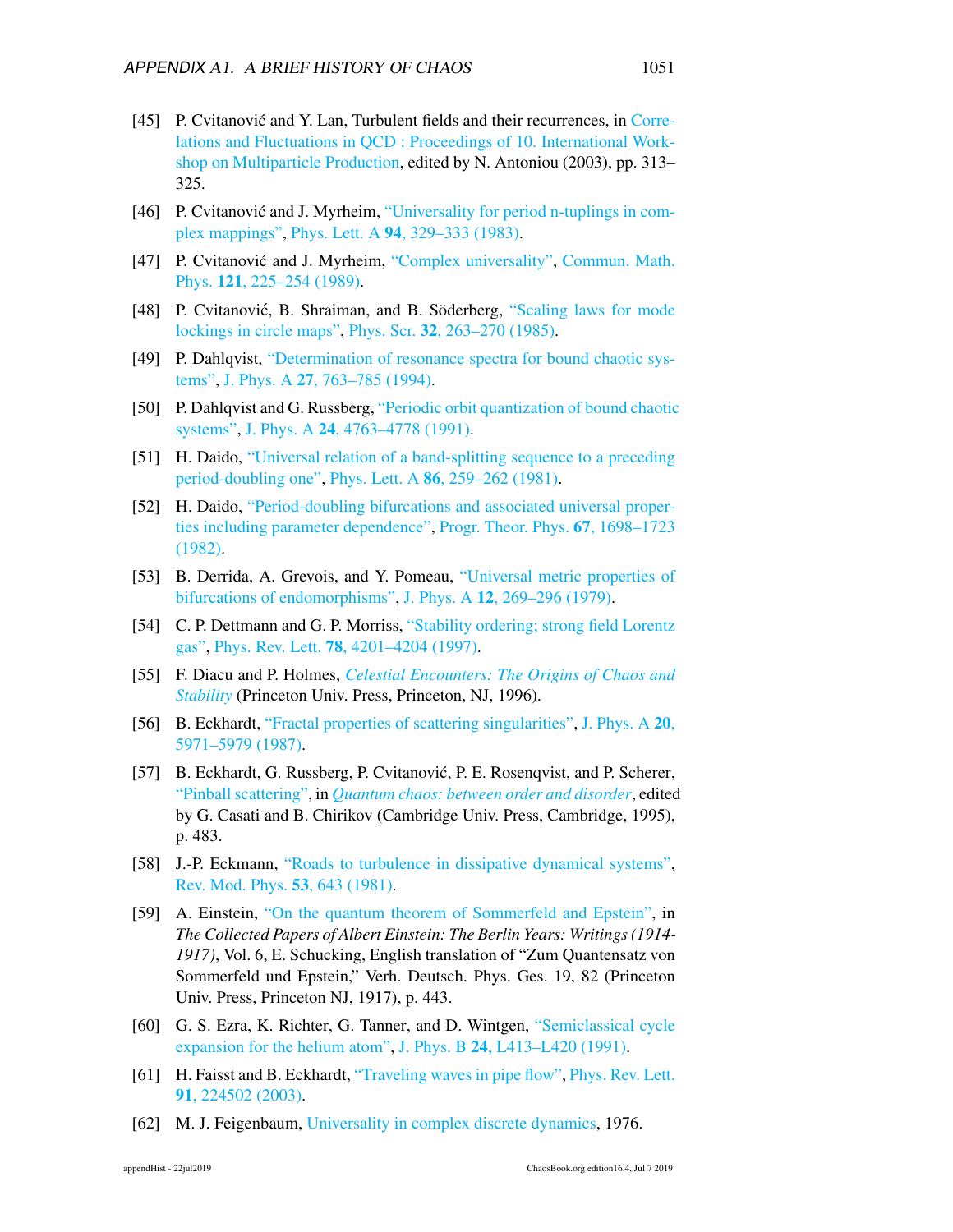- <span id="page-7-0"></span>[63] M. J. Feigenbaum, ["Quantitative universality for a class of nonlinear trans](http://dx.doi.org/10.1007/BF01020332)[formations",](http://dx.doi.org/10.1007/BF01020332) J. Stat. Phys. 19[, 25–52 \(1978\).](http://dx.doi.org/10.1007/BF01020332)
- <span id="page-7-1"></span>[64] M. J. Feigenbaum, ["The universal metric properties of nonlinear transfor](http://dx.doi.org/10.1007/BF01107909)[mations",](http://dx.doi.org/10.1007/BF01107909) J. Stat. Phys. 21[, Reprinted in ref. \[37\], 669–706 \(1979\).](http://dx.doi.org/10.1007/BF01107909)
- <span id="page-7-6"></span>[65] M. J. Feigenbaum, L. P. Kadanoff, and S. J. Shenker, ["Quasiperiodicity](http://dx.doi.org/10.1016/0167-2789(82)90030-6) [in dissipative systems: A renormalization group analysis",](http://dx.doi.org/10.1016/0167-2789(82)90030-6) [Physica D](http://dx.doi.org/10.1016/0167-2789(82)90030-6) 5, [370–386 \(1982\).](http://dx.doi.org/10.1016/0167-2789(82)90030-6)
- <span id="page-7-3"></span>[66] M. J. Feigenbaum and R. D. Kenway, The onset of chaos, in Statistical and Particle Physics: Common Problems and Techniques. Proc. 26th Scottish Universities Summer School in Physics, edited by K. C. Bowler and A. J. McKane (1984), pp. 1–100.
- [67] C. Foias, B. Nicolaenko, G. R. Sell, and R. Témam, ["Inertial manifolds](http://purl.umn.edu/4494) [for the Kuramoto-Sivashinsky equation and an estimate of their lowest](http://purl.umn.edu/4494) [dimension",](http://purl.umn.edu/4494) [J. Math. Pure Appl.](http://purl.umn.edu/4494) 67, 197–226 (1988).
- [68] D. Fried, ["Meromorphic zeta functions for analytic flows",](http://dx.doi.org/10.1007/bf02099469) [Commun. Math](http://dx.doi.org/10.1007/bf02099469). Phys. 174[, 161–190 \(1995\).](http://dx.doi.org/10.1007/bf02099469)
- [69] P. Gaspard, *[Chaos, Scattering and Statistical Mechanics](http://books.google.com/books?vid=ISBN9780521018258)*(Cambridge Univ. Press, Cambridge, 1997).
- [70] P. Gaspard and S. A. Rice, ["Exact quantization of the scattering from a](http://dx.doi.org/10.1063/1.456019) [classically chaotic repellor",](http://dx.doi.org/10.1063/1.456019) J. Chem. Phys. 90[, 2255–2262 \(1989\).](http://dx.doi.org/10.1063/1.456019)
- [71] P. Gaspard and S. A. Rice, ["Scattering from a classically chaotic repellor",](http://dx.doi.org/10.1063/1.456017) J. Chem. Phys. 90[, 2225–2241 \(1989\).](http://dx.doi.org/10.1063/1.456017)
- [72] P. Gaspard and S. A. Rice, ["Semiclassical quantization of the scattering](http://dx.doi.org/10.1063/1.456018) [from a classically chaotic repellor",](http://dx.doi.org/10.1063/1.456018) J. Chem. Phys. 90[, 2242–2254 \(1989\).](http://dx.doi.org/10.1063/1.456018)
- [73] J. F. Gibson and P. Cvitanović, [Movies of plane Couette,](http://ChaosBook.org/tutorials) tech. rep. (Georgia Inst. of Technology, 2011).
- [74] F. Ginelli, P. Poggi, A. Turchi, H. Chaté, R. Livi, and A. Politi, ["Charac](http://dx.doi.org/10.1103/PhysRevLett.99.130601)[terizing dynamics with covariant Lyapunov vectors",](http://dx.doi.org/10.1103/PhysRevLett.99.130601) [Phys. Rev. Lett.](http://dx.doi.org/10.1103/PhysRevLett.99.130601) 99, [130601 \(2007\).](http://dx.doi.org/10.1103/PhysRevLett.99.130601)
- <span id="page-7-4"></span>[75] A. I. Gol'berg, Y. G. Sinai, and K. M. Khanin, ["Universal properties for](http://dx.doi.org/10.1070/RM1983v038n01ABEH003398) [sequences of bifurcations of period 3",](http://dx.doi.org/10.1070/RM1983v038n01ABEH003398) [Russ. Math. Surv.](http://dx.doi.org/10.1070/RM1983v038n01ABEH003398) 38, 187–188 [\(1983\).](http://dx.doi.org/10.1070/RM1983v038n01ABEH003398)
- <span id="page-7-5"></span>[76] P. Grassberger, "On the Hausdorff [dimension of fractal attractors",](http://dx.doi.org/10.1007/bf01106792) [J. Stat.](http://dx.doi.org/10.1007/bf01106792) Phys. 26[, 173–179 \(1981\).](http://dx.doi.org/10.1007/bf01106792)
- [77] P. Grassberger and I. Procaccia, ["Characterization of strange attractors",](http://dx.doi.org/10.1103/PhysRevLett.50.346) Phys. Rev. Lett. 50[, 346–349 \(1983\).](http://dx.doi.org/10.1103/PhysRevLett.50.346)
- [78] C. Grebogi, E. Ott, and J. A. Yorke, ["Unstable periodic orbits and the di](http://dx.doi.org/10.1103/PhysRevA.37.1711)[mensions of multifractal chaotic attractors",](http://dx.doi.org/10.1103/PhysRevA.37.1711) [Phys. Rev. A](http://dx.doi.org/10.1103/PhysRevA.37.1711) 37, 1711–1724 [\(1988\).](http://dx.doi.org/10.1103/PhysRevA.37.1711)
- <span id="page-7-2"></span>[79] S. Grossmann and S. Thomae, ["Invariant distributions and stationary cor](http://dx.doi.org/10.1515/zna-1977-1204)[relation functions of one-dimensional discrete processes",](http://dx.doi.org/10.1515/zna-1977-1204) [Z. Naturf. A](http://dx.doi.org/10.1515/zna-1977-1204) 32, [1353–1363 \(1977\).](http://dx.doi.org/10.1515/zna-1977-1204)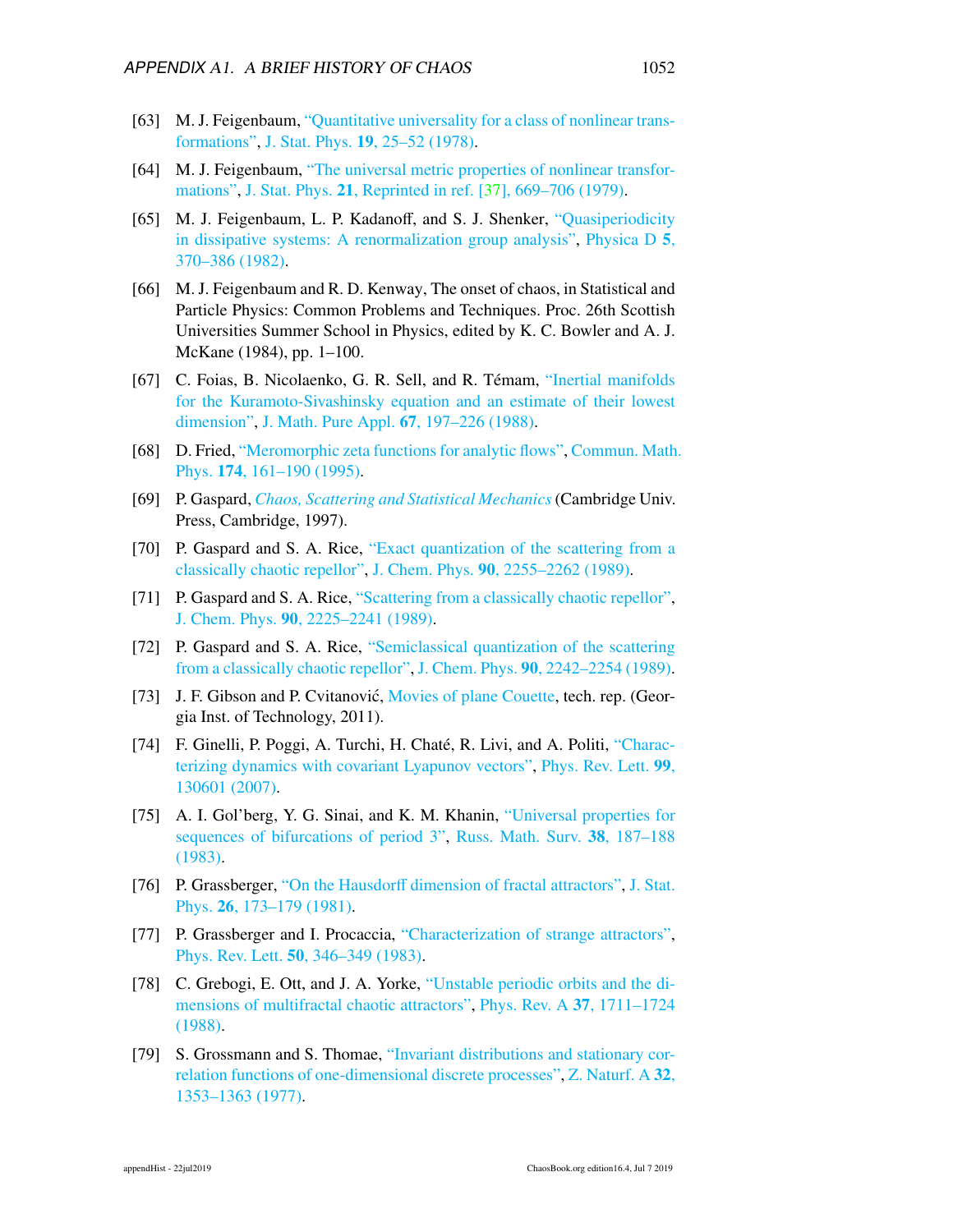- <span id="page-8-0"></span>[80] R. Gurau, V. Rivasseau, and A. Sfondrini, [Renormalization: An advanced](https://arxiv.org/abs/1401.5003) [overview,](https://arxiv.org/abs/1401.5003) 2014.
- [81] M. C. Gutzwiller, ["Phase-integral approximation in momentum space and](http://dx.doi.org/10.1063/1.1705112) [the bound states of an atom",](http://dx.doi.org/10.1063/1.1705112) J. Math. Phys. 8[, 1979–2000 \(1967\).](http://dx.doi.org/10.1063/1.1705112)
- [82] M. C. Gutzwiller, ["Phase-integral approximation in momentum space and](http://dx.doi.org/10.1063/1.1664927) [the bound states of an atom. II",](http://dx.doi.org/10.1063/1.1664927) J. Math. Phys. 10[, 1004–1020 \(1969\).](http://dx.doi.org/10.1063/1.1664927)
- [83] M. C. Gutzwiller, ["Energy spectrum according to classical mechanics",](http://dx.doi.org/10.1063/1.1665328) [J.](http://dx.doi.org/10.1063/1.1665328) Math. Phys. 11[, 1791–1806 \(1970\).](http://dx.doi.org/10.1063/1.1665328)
- [84] M. C. Gutzwiller, ["Periodic orbits and classical quantization conditions",](http://dx.doi.org/10.1063/1.1665596) J. Math. Phys. 12[, 343–358 \(1971\).](http://dx.doi.org/10.1063/1.1665596)
- [85] M. C. Gutzwiller, ["The quantization of a classically ergodic system",](http://dx.doi.org/10.1016/0167-2789(82)90017-3) [Phys](http://dx.doi.org/10.1016/0167-2789(82)90017-3)ica D 5[, 183–207 \(1982\).](http://dx.doi.org/10.1016/0167-2789(82)90017-3)
- [86] M. C. Gutzwiller, *[Chaos in Classical and Quantum Mechanics](http://dx.doi.org/10.1007/978-1-4612-0983-6)* (Springer, New York, 1990).
- <span id="page-8-4"></span>[87] B.-L. Hao, *[Chaos II](http://dx.doi.org/10.1142/1001)* (World Scientific, Singapore, 1990).
- [88] B. Hof, C. W. H. van Doorne, J. Westerweel, F. T. M. Nieuwstadt, H. Faisst, B. Eckhardt, H. Wedin, R. R. Kerswell, and F. Waleffe, ["Experi](http://dx.doi.org/10.1126/science.1100393)[mental observation of nonlinear traveling waves in turbulent pipe flow",](http://dx.doi.org/10.1126/science.1100393) Science 305[, 1594–1598 \(2004\).](http://dx.doi.org/10.1126/science.1100393)
- [89] P. Holmes, J. L. Lumley, and G. Berkooz, *[Turbulence, Coherent Struc](http://dx.doi.org/10.1017/cbo9780511622700)[tures, Dynamical Systems and Symmetry](http://dx.doi.org/10.1017/cbo9780511622700)* (Cambridge Univ. Press, Cambridge, 1996).
- [90] E. Hopf, ["A mathematical example displaying features of turbulence",](http://dx.doi.org/10.1002/cpa.3160010401) [Commun. Pure Appl. Math.](http://dx.doi.org/10.1002/cpa.3160010401) 1, 303–322 (1948).
- <span id="page-8-5"></span>[91] B. Hu, ["Introduction to real-space renormalization-group methods in crit](http://dx.doi.org/10.1016/0370-1573(82)90057-6)[ical and chaotic phenomena",](http://dx.doi.org/10.1016/0370-1573(82)90057-6) Phys. Rep. 91[, 233–295 \(1982\).](http://dx.doi.org/10.1016/0370-1573(82)90057-6)
- <span id="page-8-1"></span>[92] B. Hu and J. M. Mao, ["Period doubling: Universality and critical-point](http://dx.doi.org/10.1103/physreva.25.3259) [order",](http://dx.doi.org/10.1103/physreva.25.3259) Phys. Rev. A 25[, 3259–3261 \(1982\).](http://dx.doi.org/10.1103/physreva.25.3259)
- [93] M. Jammer, *[The Conceptual Development of Quantum Mechanics](http://books.google.com/books?vid=ISBN9780883186176)*(McGraw-Hill, New York, 1966).
- <span id="page-8-2"></span>[94] M. H. Jensen, P. Bak, and T. Bohr, ["Complete devil's staircase fractal](http://dx.doi.org/10.1103/PhysRevLett.50.1637) [dimension and universality of mode-locking structure in the circle map",](http://dx.doi.org/10.1103/PhysRevLett.50.1637) Phys. Rev. Lett. 50[, 1637–1639 \(1983\).](http://dx.doi.org/10.1103/PhysRevLett.50.1637)
- <span id="page-8-3"></span>[95] M. H. Jensen, P. Bak, and T. Bohr, ["Transition to chaos by interaction of](http://dx.doi.org/10.1103/PhysRevA.30.1960) [resonances in dissipative systems. I. Circle maps",](http://dx.doi.org/10.1103/PhysRevA.30.1960) [Phys. Rev. A](http://dx.doi.org/10.1103/PhysRevA.30.1960) 30, 1960– [1969 \(1984\).](http://dx.doi.org/10.1103/PhysRevA.30.1960)
- [96] L. P. Kadanoff, ["Fractals: where's the physics?",](http://dx.doi.org/10.1063/1.2814878) [Phys. Today](http://dx.doi.org/10.1063/1.2814878) 39, 6 (1986).
- [97] L. Kadanoff and C. Tang, ["Escape rate from strange repellers",](http://dx.doi.org/10.1073/pnas.81.4.1276) [Proc. Natl.](http://dx.doi.org/10.1073/pnas.81.4.1276) Acad. Sci. USA 81[, 1276–1279 \(1984\).](http://dx.doi.org/10.1073/pnas.81.4.1276)
- [98] E. Kazantsev, ["Unstable periodic orbits and attractor of the barotropic](http://dx.doi.org/10.5194/npg-5-193-1998) [ocean model",](http://dx.doi.org/10.5194/npg-5-193-1998) [Nonlin. Proc. Geophys.](http://dx.doi.org/10.5194/npg-5-193-1998) 5, 193 (1998).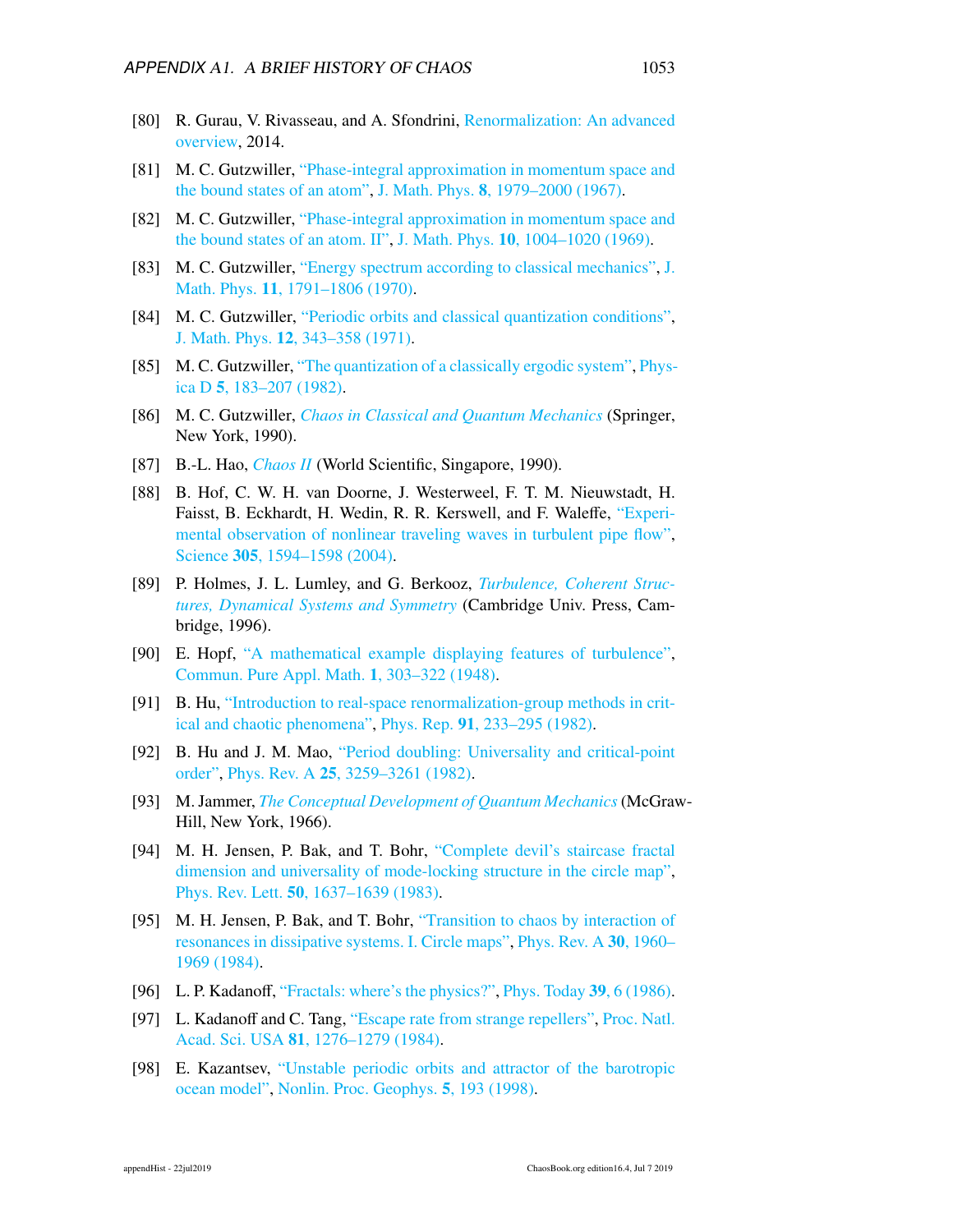- [99] J. P. Keating, ["Resummation and the turning points of zeta functions",](http://dx.doi.org/10.1007/BFb0105970) in *[Classical, Semiclassical and Quantum Dynamics in Atoms](http://dx.doi.org/10.1007/BFb0105970)*, edited by B. Eckhardt and H. Friedrich (Springer, Berlin, 1997), pp. 83–93.
- [100] J. B. Keller, ["Corrected Bohr–Sommerfeld quantum conditions for non](http://dx.doi.org/10.1016/0003-4916(58)90032-0)[separable systems",](http://dx.doi.org/10.1016/0003-4916(58)90032-0) [Ann. Phys. \(N. Y.\)](http://dx.doi.org/10.1016/0003-4916(58)90032-0) 4, 180–188 (1958).
- [101] B. O. Koopman, ["Hamiltonian systems and transformations in Hilbert](http://dx.doi.org/10.1073/pnas.17.5.315) [space",](http://dx.doi.org/10.1073/pnas.17.5.315) [Proc. Natl. Acad. Sci. USA](http://dx.doi.org/10.1073/pnas.17.5.315) 17, 315 (1931).
- [102] T. Kreilos and B. Eckhardt, ["Periodic orbits near onset of chaos in plane](http://dx.doi.org/10.1063/1.4757227) [Couette flow",](http://dx.doi.org/10.1063/1.4757227) Chaos 22[, 047505 \(2012\).](http://dx.doi.org/10.1063/1.4757227)
- <span id="page-9-1"></span>[103] Y. Kuramoto and S. Koga, ["Anomalous period-doubling bifurcations lead](http://dx.doi.org/10.1016/0375-9601(82)90725-3)[ing to chemical turbulence",](http://dx.doi.org/10.1016/0375-9601(82)90725-3) [Phys. Lett. A](http://dx.doi.org/10.1016/0375-9601(82)90725-3) 92, 1–4 (1982).
- [104] Y. Kuramoto and T. Tsuzuki, ["Persistent propagation of concentration](http://dx.doi.org/10.1143/PTP.55.356) [waves in dissipative media far from thermal equilibrium",](http://dx.doi.org/10.1143/PTP.55.356) [Progr. Theor.](http://dx.doi.org/10.1143/PTP.55.356) Phys. 55[, 365–369 \(1976\).](http://dx.doi.org/10.1143/PTP.55.356)
- <span id="page-9-2"></span>[105] A. Y. Kuznetsova, C. K. A. P. Kuznetsov, and E. Mosekilde, ["Catastrophe](http://dx.doi.org/10.1142/S0218127404009995) [theoretic classification of nonlinear oscillators",](http://dx.doi.org/10.1142/S0218127404009995) [Int. J. Bifur. Chaos](http://dx.doi.org/10.1142/S0218127404009995) 12, [1241–1266 \(2004\).](http://dx.doi.org/10.1142/S0218127404009995)
- [106] Y. Lan, [Dynamical Systems Approach to 1](http://ChaosBook.org/projects/theses.html) − *d* Spatiotemporal Chaos A [Cyclist's View,](http://ChaosBook.org/projects/theses.html) PhD thesis (School of Physics, Georgia Inst. of Technology, Atlanta, 2004).
- [107] Y. Lan and P. Cvitanović, ["Variational method for finding periodic orbits](http://dx.doi.org/10.1103/PhysRevE.69.016217) [in a general flow",](http://dx.doi.org/10.1103/PhysRevE.69.016217) Phys. Rev. E 69[, 016217 \(2004\).](http://dx.doi.org/10.1103/PhysRevE.69.016217)
- <span id="page-9-4"></span>[108] O. E. Lanford, ["A computer-assisted proof of the Feigenbaum conjec](http://dx.doi.org/10.1090/S0273-0979-1982-15008-X)[tures",](http://dx.doi.org/10.1090/S0273-0979-1982-15008-X) [Bull. Amer. Math. Soc.](http://dx.doi.org/10.1090/S0273-0979-1982-15008-X) 6, 427–434 (1982).
- [109] J. G. Leopold and I. Percival, ["The semiclassical two-electron atom and](http://dx.doi.org/10.1088/0022-3700/13/6/012) [the old quantum theory",](http://dx.doi.org/10.1088/0022-3700/13/6/012) J. Phys. B 13[, 1037 \(1980\).](http://dx.doi.org/10.1088/0022-3700/13/6/012)
- [110] T.-Y. Li and J. A. Yorke, ["Period three implies chaos",](http://dx.doi.org/10.1080/00029890.1975.11994008) [Amer. Math. Monthl](http://dx.doi.org/10.1080/00029890.1975.11994008)y 82[, 985–992 \(1975\).](http://dx.doi.org/10.1080/00029890.1975.11994008)
- [111] V. López, P. Boyland, M. T. Heath, and R. D. Moser, ["Relative periodic so](http://dx.doi.org/10.1137/040618977)[lutions of the Complex Ginzburg-Landau equation",](http://dx.doi.org/10.1137/040618977) [SIAM J. Appl. Dyn.](http://dx.doi.org/10.1137/040618977) Syst. 4[, 1042 \(2006\).](http://dx.doi.org/10.1137/040618977)
- [112] E. N. Lorenz, ["Deterministic nonperiodic flow",](http://dx.doi.org/10.1175/1520-0469(1963)020<0130:DNF>2.0.CO;2) [J. Atmos. Sci.](http://dx.doi.org/10.1175/1520-0469(1963)020<0130:DNF>2.0.CO;2) 20, 130– [141 \(1963\).](http://dx.doi.org/10.1175/1520-0469(1963)020<0130:DNF>2.0.CO;2)
- <span id="page-9-0"></span>[113] E. N. Lorenz, ["Noisy periodicity and reverse bifurcation",](http://dx.doi.org/10.1111/j.1749-6632.1980.tb29693.x) [Annals of the](http://dx.doi.org/10.1111/j.1749-6632.1980.tb29693.x) NY Acad. Sci. 357[, 282–291 \(1980\).](http://dx.doi.org/10.1111/j.1749-6632.1980.tb29693.x)
- [114] A. Lyapunov, "Problème général de la stabilité du mouvement", Ann. Math. Studies 17, Russian original Kharkow, 1892, 531–534 (1977).
- <span id="page-9-5"></span>[115] M. Lyubich, ["Renormalization ideas in conformal dynamics",](http://dx.doi.org/10.4310/cdm.1995.v1995.n1.a2) [Current De](http://dx.doi.org/10.4310/cdm.1995.v1995.n1.a2)[velopments in Mathematics](http://dx.doi.org/10.4310/cdm.1995.v1995.n1.a2) 1995, 155–190 (1995).
- <span id="page-9-6"></span>[116] M. Lyubich, ["Feigenbaum-Coullet-Tresser universality and Milnor's hairi](http://dx.doi.org/10.2307/120968)[ness conjecture",](http://dx.doi.org/10.2307/120968) Ann. Math. 149[, 319–420 \(1999\).](http://dx.doi.org/10.2307/120968)
- <span id="page-9-3"></span>[117] J. Maurer and A. Libchaber, "Eff[ect of the Prandtl number on the onset of](http://dx.doi.org/10.1051/jphyslet:019800041021051500) [turbulence in liquid 4He",](http://dx.doi.org/10.1051/jphyslet:019800041021051500) J. Physique Lett. 41[, 515–518 \(1980\).](http://dx.doi.org/10.1051/jphyslet:019800041021051500)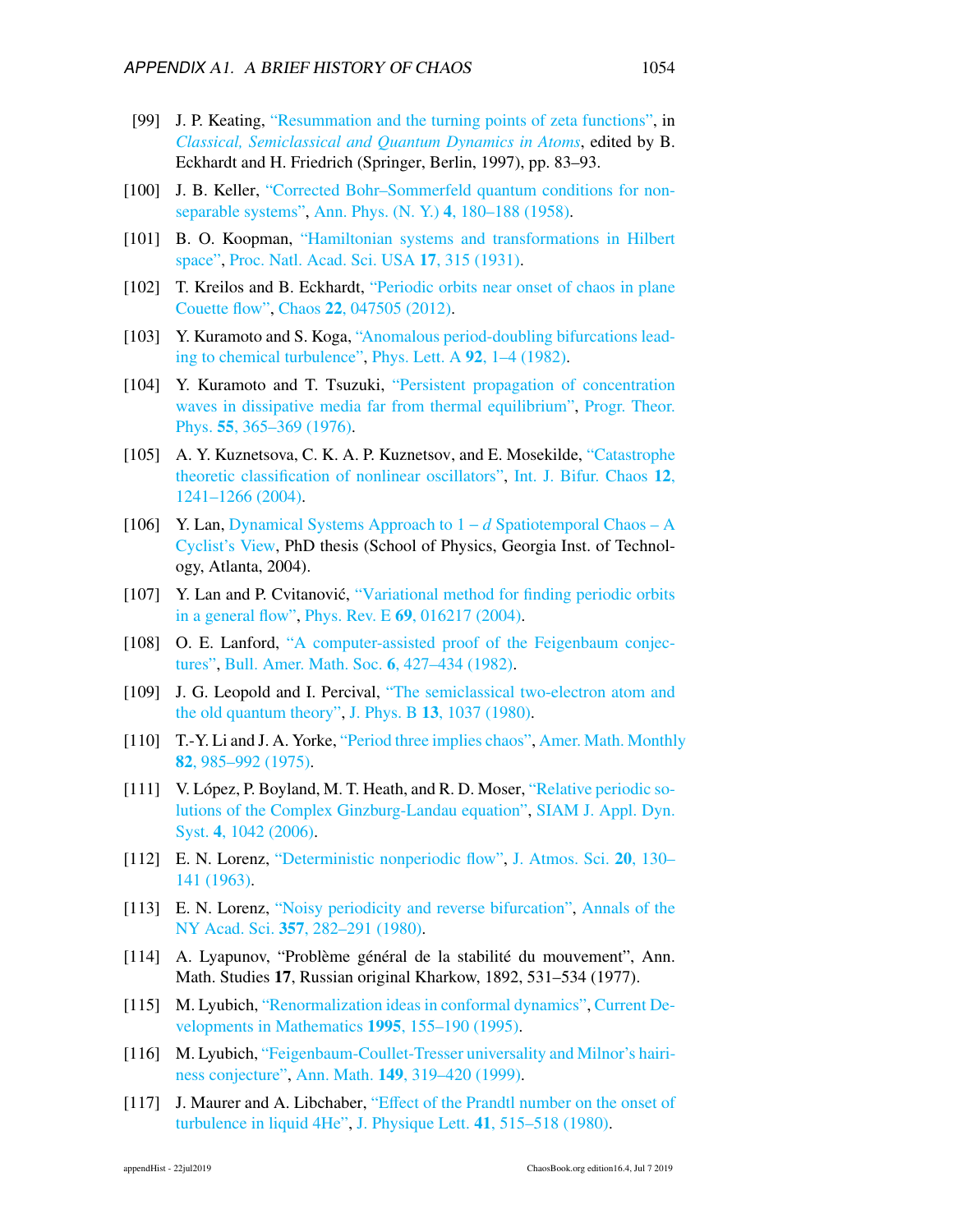- <span id="page-10-0"></span>[118] R. M. May, ["Simple mathematical models with very complicated dynam](http://dx.doi.org/10.1038/261459a0)[ics",](http://dx.doi.org/10.1038/261459a0) Nature 261[, 459–467 \(1976\).](http://dx.doi.org/10.1038/261459a0)
- [119] H. P. McKean, ["Selberg's trace formula as applied to a compact Riemann](http://dx.doi.org/10.1002/cpa.3160250302) [surface",](http://dx.doi.org/10.1002/cpa.3160250302) [Commun. Pure Appl. Math.](http://dx.doi.org/10.1002/cpa.3160250302) 25, 225–246 (1972).
- [120] N. Metropolis, M. L. Stein, and P. R. Stein, ["On finite limit sets for trans](http://dx.doi.org/10.1016/0097-3165(73)90033-2)[formations on the unit interval",](http://dx.doi.org/10.1016/0097-3165(73)90033-2) [J. Combin. Theory](http://dx.doi.org/10.1016/0097-3165(73)90033-2) 15, 25–44 (1973).
- [121] J. Milnor and W. Thurston, ["Iterated maps of the interval",](http://dx.doi.org/10.1007/BFb0082847) in *[Dynam](http://dx.doi.org/10.1007/BFb0082847)[ical Systems \(Maryland 1986-87\)](http://dx.doi.org/10.1007/BFb0082847)*, edited by A. Dold and B. Eckmann (Springer, New York, 1988), pp. 465–563.
- <span id="page-10-1"></span>[122] F. C. Moon, *[Chaotic Vibrations: An Introduction for Applied Scientists](http://dx.doi.org/10.1002/3527602844) [and Engineers](http://dx.doi.org/10.1002/3527602844)* (Wiley, New York, 1987).
- [123] D. W. Moore and E. A. Spiegel, ["A thermally excited nonlinear oscillator",](http://dx.doi.org/10.1086/148562) Astrophys. J. 143[, 871–887 \(1966\).](http://dx.doi.org/10.1086/148562)
- [124] J. von Neumann, ["Zusätze zur Arbeit "Zur Operatorenmethode in der klas](http://dx.doi.org/10.2307/1968225)[sischen Mechanik". \(German\) \[Additions to the work "On operator meth](http://dx.doi.org/10.2307/1968225)[ods in classical mechanics"\]",](http://dx.doi.org/10.2307/1968225) Ann. Math. 33[, 789–791 \(1932\).](http://dx.doi.org/10.2307/1968225)
- [125] J. von Neumann and E. P. Wigner, "Uber merkwürdige diskrete Eigenwerte. Uber das Verhalten von Eigenwerten bei adiabatischen Prozessen", Phys. Zeit. 30, 467–470 (1929).
- <span id="page-10-2"></span>[126] S. Ostlund, D. Rand, J. Sethna, and E. Siggia, ["Universal properties of the](http://dx.doi.org/10.1016/0167-2789(83)90229-4) [transition from quasi-periodicity to chaos in dissipative systems",](http://dx.doi.org/10.1016/0167-2789(83)90229-4) [Physica](http://dx.doi.org/10.1016/0167-2789(83)90229-4) D **8**[, 303–342 \(1983\).](http://dx.doi.org/10.1016/0167-2789(83)90229-4)
- <span id="page-10-4"></span>[127] E. Ott, ["Strange attractors and chaotic motions of dynamical systems",](http://dx.doi.org/10.1007/978-0-387-21830-4_9) Rev. Mod. Phys. 53[, 655–671 \(1981\).](http://dx.doi.org/10.1007/978-0-387-21830-4_9)
- [128] E. Ott, *[Chaos and Dynamical Systems](http://dx.doi.org/10.1017/cbo9780511803260)* (Cambridge Univ. Press, Cambridge, 2002).
- [129] A. Pais, *[Inward Bound: of Matter and Forces in the Physical World](http://dx.doi.org/10.1063/1.2815127)* (Oxford Univ. Press, Oxford, 1986).
- [130] A. Pais, *[Niels Bohr's Times, in Physics, Philosophy and Polity](http://dx.doi.org/10.1063/1.2809577)* (Oxford Univ. Press, Oxford, 1991).
- [131] W. Parry and M. Pollicott, ["An analogue of the prime number theorem for](http://www.jstor.org/stable/2006982) [closed orbits of Axiom A flows",](http://www.jstor.org/stable/2006982) Ann. Math. 118[, 573–591 \(1983\).](http://www.jstor.org/stable/2006982)
- [132] H. Poincaré, *Les Méthodes Nouvelles de la Méchanique Céleste* (Guthier-Villars, Paris, 1899).
- [133] M. Pollicott, ["On the rate of mixing of Axiom A flows",](http://dx.doi.org/10.1007/BF01388579) [Inv. Math.](http://dx.doi.org/10.1007/BF01388579) 81, [413–426 \(1985\).](http://dx.doi.org/10.1007/BF01388579)
- [134] M. Pollicott, "A note on the Artuso-Aurell-Cvitanović approach to the [Feigenbaum tangent operator",](http://dx.doi.org/10.1007/BF01020869) J. Stat. Phys. 62[, 257–267 \(1991\).](http://dx.doi.org/10.1007/BF01020869)
- <span id="page-10-3"></span>[135] D. Rand, S. Ostlund, J. Sethna, and E. D. Siggia, ["Universal transition](http://dx.doi.org/10.1103/physrevlett.49.132) [from quasiperiodicity to chaos in dissipative systems",](http://dx.doi.org/10.1103/physrevlett.49.132) [Phys. Rev. Lett.](http://dx.doi.org/10.1103/physrevlett.49.132) 49[, 132–135 \(1982\).](http://dx.doi.org/10.1103/physrevlett.49.132)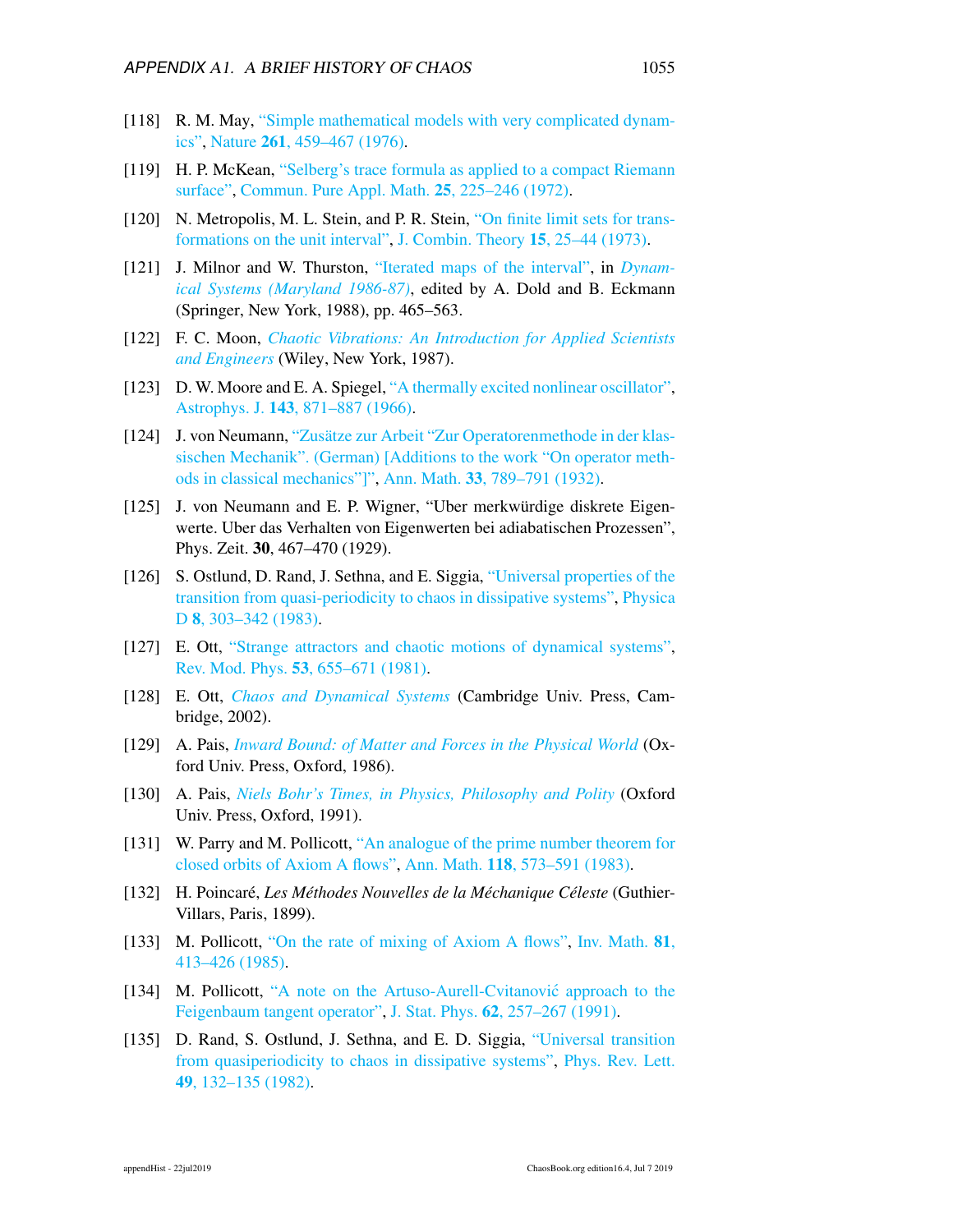- [136] E. Rosenqvist, [Periodic Orbit Theory Beyond Semiclassics: Convergence,](ChaosBook.org/projects/theses.html) Diffraction and  $\hbar$  [Corrections,](ChaosBook.org/projects/theses.html) PhD thesis (Copenhagen Univ., Copenhagen, 1995).
- [137] D. Ruelle, ["Generalized zeta-functions for Axiom A basic sets",](http://dx.doi.org/10.1090/S0002-9904-1976-14003-7) [Bull.](http://dx.doi.org/10.1090/S0002-9904-1976-14003-7) [Amer. Math. Soc.](http://dx.doi.org/10.1090/S0002-9904-1976-14003-7) 82, 153–156 (1976).
- [138] D. Ruelle, ["Zeta-functions for expanding maps and Anosov flows",](http://dx.doi.org/10.1007/bf01403069) [Inv.](http://dx.doi.org/10.1007/bf01403069) Math. 34[, 231–242 \(1976\).](http://dx.doi.org/10.1007/bf01403069)
- [139] D. Ruelle, ["Locating resonances for Axiom A dynamical systems",](http://dx.doi.org/10.1007/BF01011300) [J. Stat.](http://dx.doi.org/10.1007/BF01011300) Phys. 44[, 281–292 \(1986\).](http://dx.doi.org/10.1007/BF01011300)
- [140] D. Ruelle, ["One-dimensional Gibbs states and Axiom A di](http://projecteuclid.org/euclid.jdg/1214440727)ffeomorphisms", J. Diff. Geom. 25[, 117–137 \(1987\).](http://projecteuclid.org/euclid.jdg/1214440727)
- [141] D. Ruelle, ["Resonances for Axiom A flows",](http://projecteuclid.org/euclid.jdg/1214440726) J. Diff. Geom. 25[, 99–116](http://projecteuclid.org/euclid.jdg/1214440726) [\(1987\).](http://projecteuclid.org/euclid.jdg/1214440726)
- [142] D. Ruelle, ["The Deterministic chaos: the science and the fiction",](http://dx.doi.org/10.1098/rspa.1990.0010) [Proc. R.](http://dx.doi.org/10.1098/rspa.1990.0010) Soc. Lond. A 427[, 241–248 \(1990\).](http://dx.doi.org/10.1098/rspa.1990.0010)
- [143] D. Ruelle, *[Thermodynamic Formalism: The Mathematical Structure of](http://dx.doi.org/10.1017/cbo9780511617546) [Equilibrium Statistical Mechanics](http://dx.doi.org/10.1017/cbo9780511617546)*, 2nd ed. (Cambridge Univ. Press, Cambridge, 2004).
- [144] H. H. Rugh, ["The correlation spectrum for hyperbolic analytic maps",](http://dx.doi.org/10.1088/0951-7715/5/6/003) Nonlinearity 5[, 1237 \(1992\).](http://dx.doi.org/10.1088/0951-7715/5/6/003)
- <span id="page-11-0"></span>[145] E. Sander and J. A. Yorke, ["A period-doubling cascade precedes chaos for](http://dx.doi.org/10.1063/1.4813600) [planar maps",](http://dx.doi.org/10.1063/1.4813600) Chaos 23[, 033113 \(2013\).](http://dx.doi.org/10.1063/1.4813600)
- [146] M. du Sautoy, *[Finding Moonshine: A Mathematician's Journey Through](http://books.google.com/books?vid=ISBN9780007380879) [Symmetry](http://books.google.com/books?vid=ISBN9780007380879)* (Harper Collins, 2012).
- [147] I. Segal, ["Book review: Alain Connes, Noncommutative geometry",](http://dx.doi.org/10.1090/S0273-0979-96-00687-8) [Bull.](http://dx.doi.org/10.1090/S0273-0979-96-00687-8) [Amer. Math. Soc.](http://dx.doi.org/10.1090/S0273-0979-96-00687-8) 33, 459–465 (1996).
- [148] A. Selberg, "Harmonic analysis and discontinuous groups in weakly symmetric Riemannian spaces with applications to Dirichlet series", J. Indian Math. Soc. (N.S.) 20, 47–87 (1956).
- <span id="page-11-1"></span>[149] S. J. Shenker, ["Scaling behavior in a map of a circle onto itself:Empirical](http://dx.doi.org/10.1016/0167-2789(82)90033-1) [results",](http://dx.doi.org/10.1016/0167-2789(82)90033-1) Physica D 5[, 405–411 \(1982\).](http://dx.doi.org/10.1016/0167-2789(82)90033-1)
- [150] Y. G. Sinai, ["Gibbs measures in ergodic theory",](http://dx.doi.org/10.1070/RM1972v027n04ABEH001383) [Russ. Math. Surv.](http://dx.doi.org/10.1070/RM1972v027n04ABEH001383) 27, [21–69 \(1972\).](http://dx.doi.org/10.1070/RM1972v027n04ABEH001383)
- [151] G. I. Sivashinsky, ["Nonlinear analysis of hydrodynamical instability in](http://dx.doi.org/10.1016/0094-5765(77)90096-0) [laminar flames - I. Derivation of basic equations",](http://dx.doi.org/10.1016/0094-5765(77)90096-0) [Acta Astronaut.](http://dx.doi.org/10.1016/0094-5765(77)90096-0) 4, [1177–1206 \(1977\).](http://dx.doi.org/10.1016/0094-5765(77)90096-0)
- [152] S. Smale, "Diff[erentiable dynamical systems",](http://dx.doi.org/10.1090/S0002-9904-1967-11798-1) [Bull. Amer. Math. Soc.](http://dx.doi.org/10.1090/S0002-9904-1967-11798-1) 73, [747–817 \(1967\).](http://dx.doi.org/10.1090/S0002-9904-1967-11798-1)
- [153] E. A. Spiegel, ["Chaos: A mixed metaphor for turbulence",](http://dx.doi.org/10.1515/9781400860197.87) [Proc. R. Soc.](http://dx.doi.org/10.1515/9781400860197.87) Lond. A A413[, 87 \(1987\).](http://dx.doi.org/10.1515/9781400860197.87)
- [154] D. Stone, ["Einstein's unknown insight and the problem of quantizing chaos",](http://dx.doi.org/10.1063/1.2062917) Phys. Today 58[, 37–43 \(2005\).](http://dx.doi.org/10.1063/1.2062917)